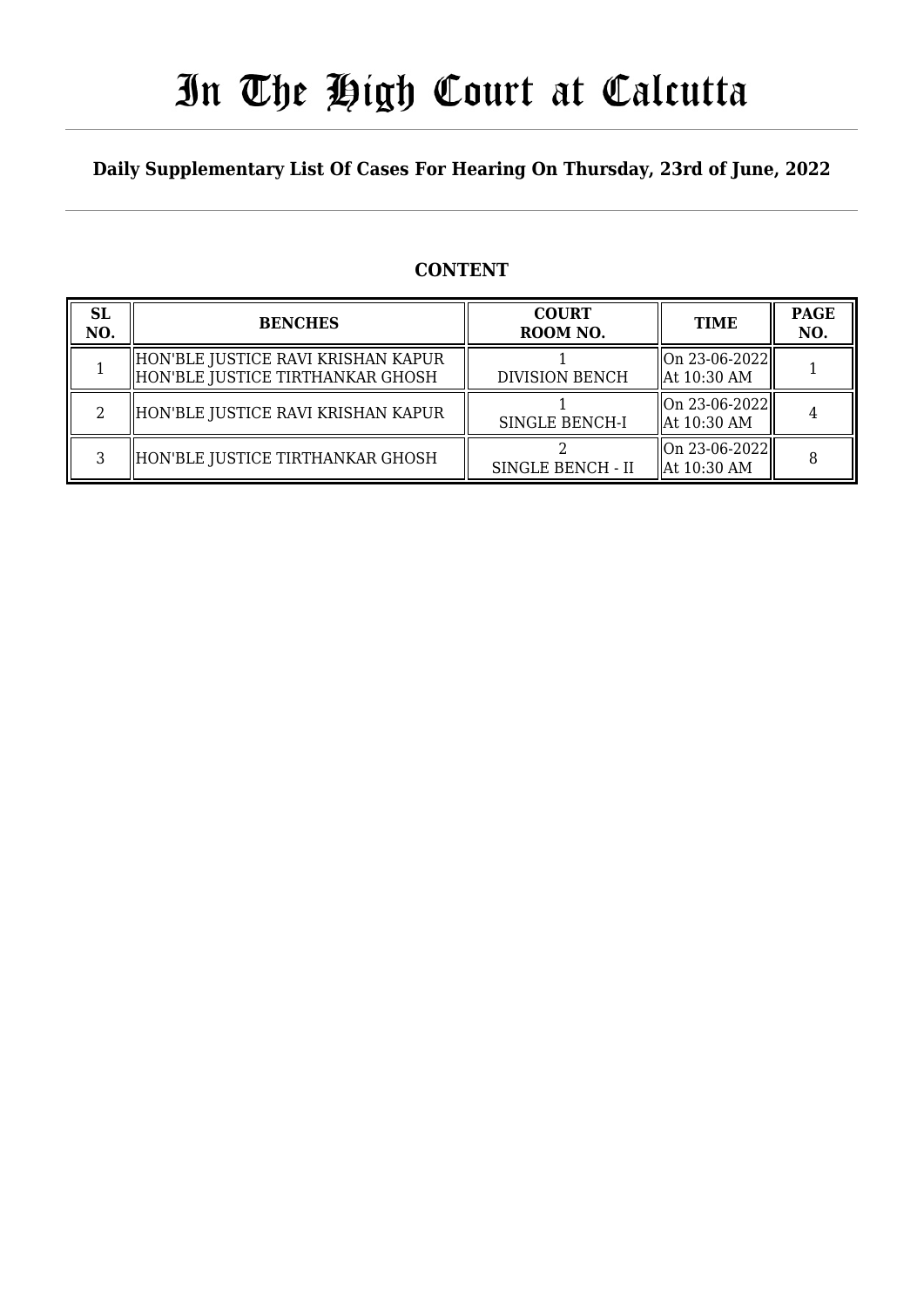

# Calcutta High Court

# **In The Circuit Bench at Port Blair**

### **Appellate Side**

**DAILY CAUSELIST For Thursday The 23rd June 2022**

**COURT NO. 1**

**DIVISION BENCH (DB)**

**AT 10:30 AM**

**HON'BLE JUSTICE RAVI KRISHAN KAPUR HON'BLE JUSTICE TIRTHANKAR GHOSH**

#### **SPECIALLY FIXED MATTERS**

| 1   | MA/3/2021                     | <b>BISESWAR MONDAL</b><br><b>VS</b><br>THE DEPUTY<br>COMMISSIONER AND ORS.                  | K.VIJAY KUMAR     | SALIM MOHAMMED,<br>N.A.KHAN |  |  |
|-----|-------------------------------|---------------------------------------------------------------------------------------------|-------------------|-----------------------------|--|--|
|     | IA NO: CAN/1/2021, CAN/2/2021 |                                                                                             |                   |                             |  |  |
| 2   | WP.CT/6/2022                  | RINU KUMARI PANDEY<br><b>VS</b><br>THE CHIEF SECRETARY<br>AND OTHERS                        | ANANDA HALDER     | <b>V.D.SIVABALAN</b>        |  |  |
| 3   | WP.CT/7/2022                  | AMAR MAZUMDER AND<br><b>OTHERS</b><br><b>VS</b><br>THE CHIEF SECRETARY<br><b>AND OTHERS</b> | ANANDA HALDER     | V.D.SIVABALAN               |  |  |
|     | <b>TO BE MENTIONED</b>        |                                                                                             |                   |                             |  |  |
| 4   | WP.CT/228/2008                | <b>IRENE NICOLAS</b><br><b>VS</b><br>UNION IOF INDIA                                        | <b>ANJILI NAG</b> |                             |  |  |
| 5   | FAT/1/2018                    | <b>B.BHASKAR RAO</b><br><b>VS</b><br><b>MADHURI MITRA</b>                                   | K.M.B.JAYAPAL     | <b>ANJILI NAG</b>           |  |  |
| 6   | SAT/5/2020                    | ARJUN SINGH<br><b>VS</b><br>DINESH KUMAR SHARMA                                             | <b>ANJILI NAG</b> |                             |  |  |
| wt7 | SAT/6/2020                    | ARJUN SINGH<br><b>VS</b><br>DINESH KUMAR SHARMA                                             | <b>ANJILI NAG</b> |                             |  |  |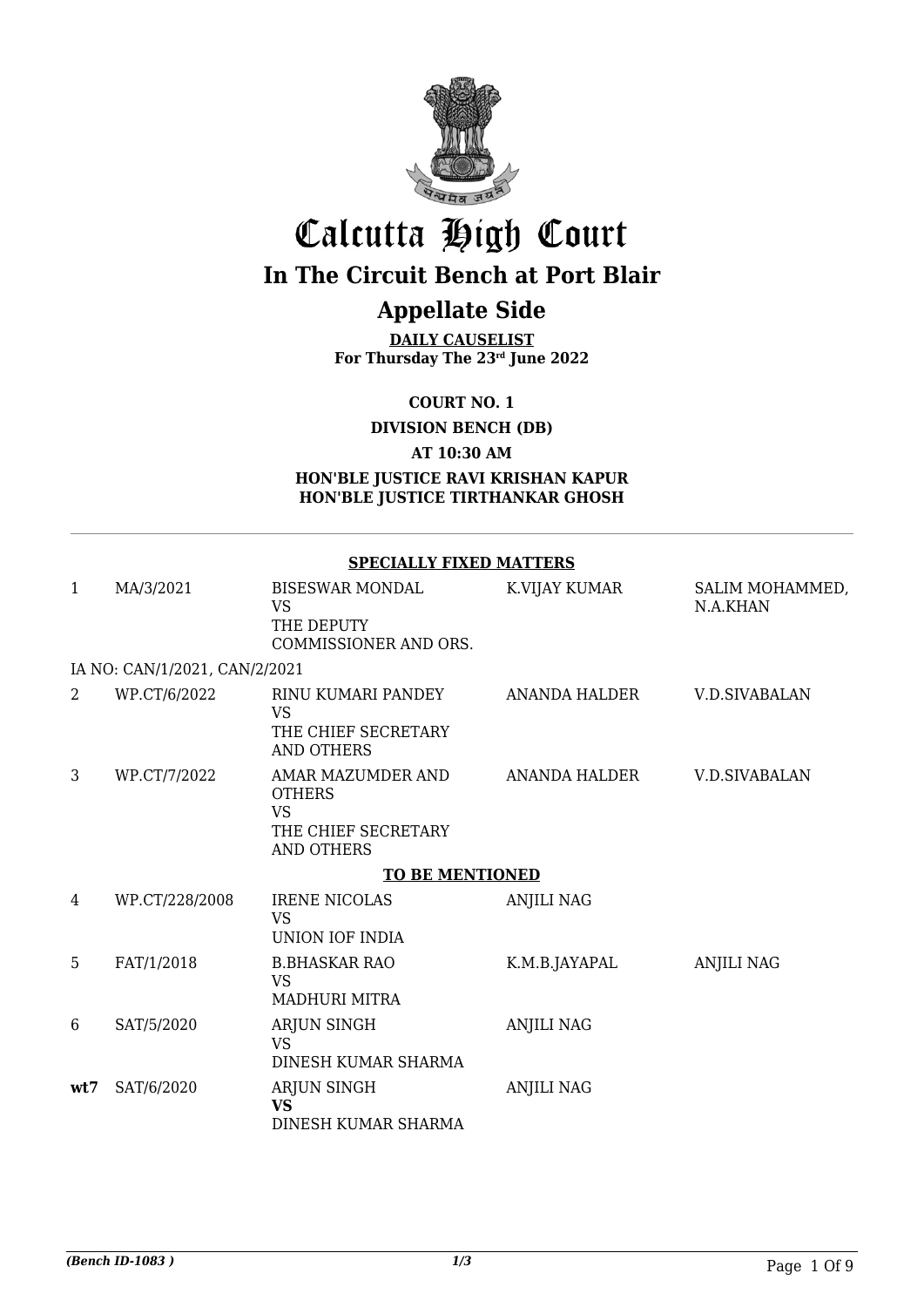| 8  | MA/17/2020<br>IN WP 269/2019  | LAKHI KUMARI MONDAL<br><b>VS</b><br>THE LIEUTENANT<br><b>GOVERNOR AND ORS.</b>               | MOHD. TABRAIZ                            | KRISHNA RAO, ARUL<br>PRASANTH                                       |
|----|-------------------------------|----------------------------------------------------------------------------------------------|------------------------------------------|---------------------------------------------------------------------|
|    | IA NO: CAN/1/2021, CAN/2/2021 |                                                                                              |                                          |                                                                     |
| 9  | SAT/5/2021                    | TARUNDEEP SINGH<br><b>CHAWLA</b><br><b>VS</b><br><b>AVTAR BAATH</b>                          | <b>ANJILI NAG</b>                        |                                                                     |
| 10 | WPA(P)/162/2021               | S.RENOLD<br><b>VS</b><br>THE LIEUTENANT<br><b>GOVERNOR AND ORS.</b>                          | <b>ANJILI NAG</b>                        | RAMENDU<br><b>AGARWAL</b>                                           |
|    |                               | <b>MOTION</b>                                                                                |                                          |                                                                     |
| 11 | WPA(H)/1/2022                 | <b>ABDUL SAHIL</b><br><b>VS</b><br>THE DIRECTOR GENERAL<br>OF POLICE AND ORS.                | <b>ANJILI NAG</b>                        |                                                                     |
| 12 | WP.CT/8/2022                  | <b>SURANJAN</b><br>MUKHOPADHYAY<br><b>VS</b><br>UNION OF INDIA AND<br><b>OTHERS</b>          | KMB JAYAPAL, G.MINI                      |                                                                     |
|    |                               | <b>APPLICATION</b>                                                                           |                                          |                                                                     |
| 13 | FAT/4/2021                    | MOHAMMED HANEEFA<br><b>VS</b><br>SARITA SUKUMARI KUJUR<br><b>ALIAS SAFEENA</b>               | ANANDA HALDER                            | <b>ARUL PRASANTH</b>                                                |
| 14 | FMA/1/2022                    | SUNIL CHANDRA TAKHUR<br><b>VS</b><br>SANTI SUDHA SINGH                                       | N.A.KHAN                                 | K.M.B.JAYAPAL                                                       |
|    | IA NO: CAN/1/2022, CAN/2/2022 |                                                                                              |                                          |                                                                     |
| 15 | FA/1/2022                     | <b>SAWAN KUMAR</b><br><b>VS</b><br><b>SEEMA DEVI</b>                                         | <b>ANJILI NAG</b>                        |                                                                     |
| 16 | MA/6/2022                     | <b>SELVI K. NATHAN</b><br><b>VS</b><br>THE ANDAMAN AND<br>NICOBAR ADMINISTRATION<br>AND ORS. | K.M.B.JAYAPAL                            | <b>SHATADRU</b><br>CHAKRABORTY,<br><b>RAMENDU</b><br><b>AGARWAL</b> |
|    | IA NO: CAN/1/2022             |                                                                                              |                                          |                                                                     |
| 17 | MA/8/2022                     | <b>ISHTIAK ALI</b><br><b>VS</b><br>THE ASSISTANT<br>COMMISSIONER<br>(SETTLEMENT) AND ORS.    | <b>ANANDA HALDER</b>                     |                                                                     |
|    |                               | <b>FOR HEARING</b>                                                                           |                                          |                                                                     |
| 18 | CRA/6/2021                    | KARTHICK MONDAL<br><b>VS</b><br>THE STATE                                                    | D.ILANGO, ANJILI<br><b>NAG</b>           | <b>SUMIT KARMAKAR</b>                                               |
| 19 | CRA/16/2021                   | <b>RITA DHALI</b><br><b>VS</b><br>THE STATE                                                  | DEEP CHAIM, KABIR,<br><b>AJIT PRASAD</b> | <b>SUMIT KARMAKAR</b>                                               |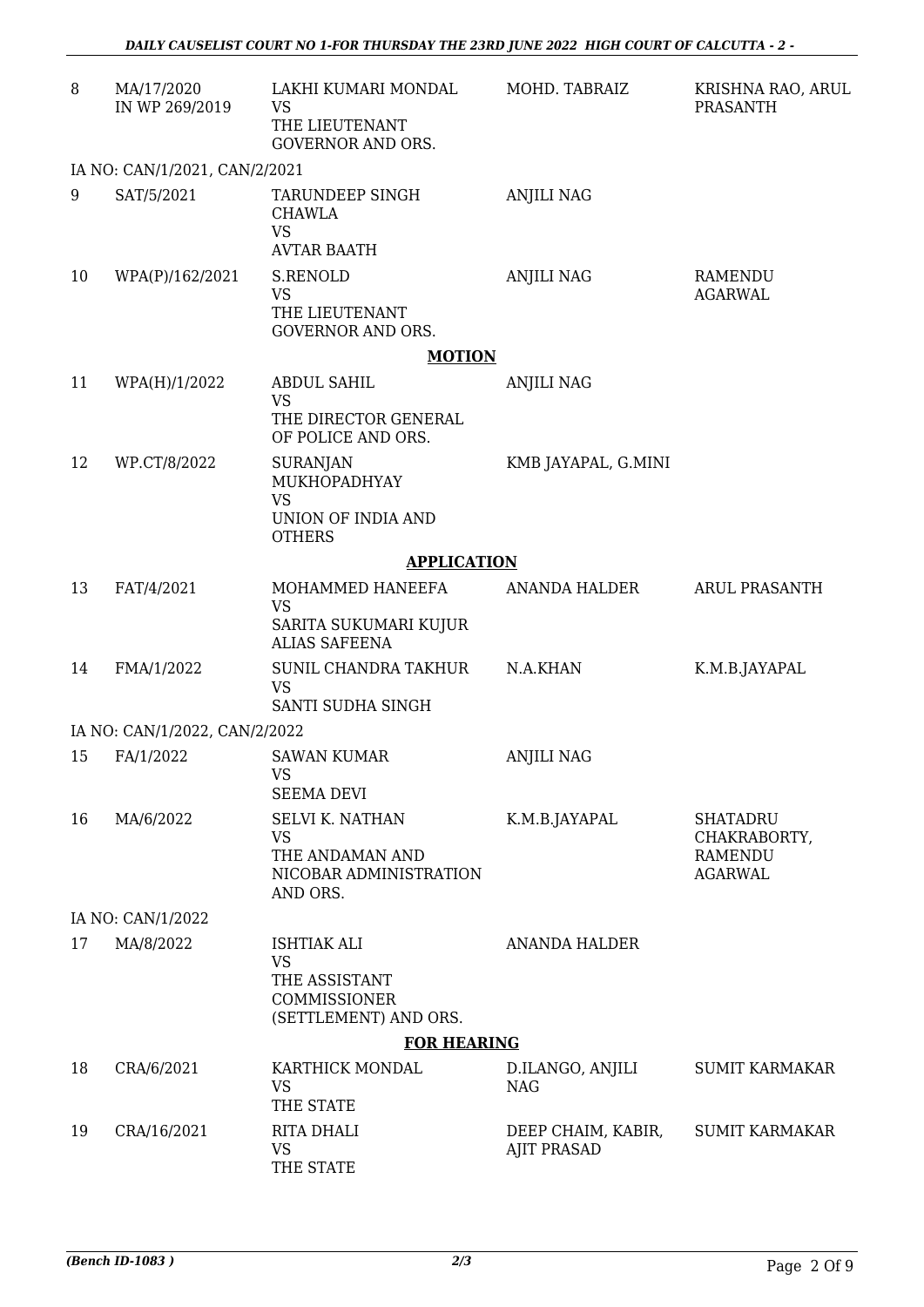|    | wt20 CRA/15/2021    | AMRITO HALDER<br>VS<br>THE STATE                  | D. ILANGO                           | <b>SUMIT KARMAKAR</b>                          |
|----|---------------------|---------------------------------------------------|-------------------------------------|------------------------------------------------|
| 21 | WP.CT/1/2022        | KUNJUMOLE<br>VS<br>THE UNION OF INDIA AND<br>ORS. | <b>GOPALA BINNU</b><br><b>KUMAR</b> | SHATADRU<br>CHAKRABORTY,<br>RAMENDU<br>AGARWAL |
|    | wt22 WP.CT/112/2020 | THE UNION OF INDIA AND<br>ORS.<br>VS<br>KUNJUMOLE | ARUL PRASANTH                       | ANJILI NAG                                     |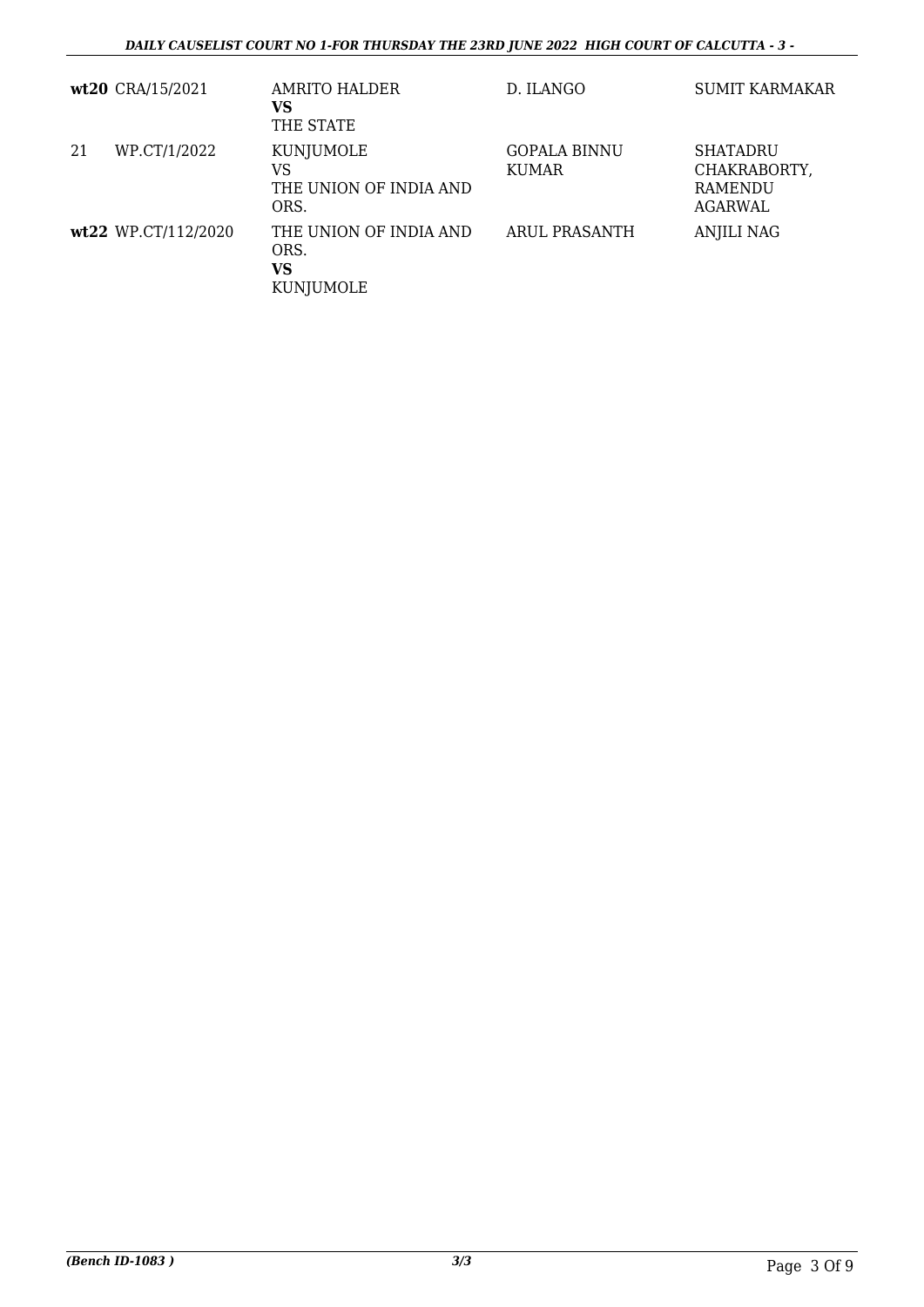

# Calcutta High Court **In The Circuit Bench at Port Blair**

## **Appellate Side**

**DAILY CAUSELIST For Thursday The 23rd June 2022**

**COURT NO. 1**

**SINGLE BENCH (SB)**

**AT 10:30 AM**

#### **HON'BLE JUSTICE RAVI KRISHAN KAPUR (SINGLE BENCH WILL SIT AFTER COMPLETION OF DIVISION BENCH)**

#### **SPECIALLY FIXED HEARING**

| 1 | WPA/193/2021                                                                                           | M/S. HINDUSTAN TRADERS<br><b>VS</b><br>THE ASSISTANT<br>PROVIDENT FUND<br><b>COMMISSIONER</b>       | <b>G.BINNU KUMAR</b>         | <b>V.D.SIVABALAN</b> |
|---|--------------------------------------------------------------------------------------------------------|-----------------------------------------------------------------------------------------------------|------------------------------|----------------------|
|   | IA NO: CAN/1/2021                                                                                      |                                                                                                     |                              |                      |
|   |                                                                                                        | <b>TO BE MENTIONED</b>                                                                              |                              |                      |
| 2 | CPAN/18/2019                                                                                           | MANIK CHANDRA MONDAL<br>VS.<br>ADMIRAL MR. D.K.JOSHI,<br>THE LIEUTENANT<br><b>GOVERNOR AND ORS.</b> | <b>ANANDA HALDER</b>         |                      |
| 3 | WPA/113/2019                                                                                           | K.RAJESH<br><b>VS</b><br>THE HONBLE LIEUTENANT<br><b>GOVERNOR AND ORS.</b>                          | GOPALA BINNU<br><b>KUMAR</b> | <b>ARUL PRASANTH</b> |
|   | IA NO: CAN/1/2021                                                                                      |                                                                                                     |                              |                      |
|   | wt4 WPA/115/2019                                                                                       | V.LAXMI KANTA<br><b>VS</b><br>THE HONBLE LIEUTENANT<br><b>GOVERNOR AND ORS.</b>                     | GOPALA BINNU<br><b>KUMAR</b> | <b>ARUL PRASANTH</b> |
|   | IA NO: CAN/1/2021                                                                                      |                                                                                                     |                              |                      |
|   | $T_A$ $\overline{M}$ $\cap$ $\overline{M}$ $\overline{M}$ $\overline{M}$ $\overline{M}$ $\overline{M}$ |                                                                                                     |                              |                      |

IA NO: CAN/1/2021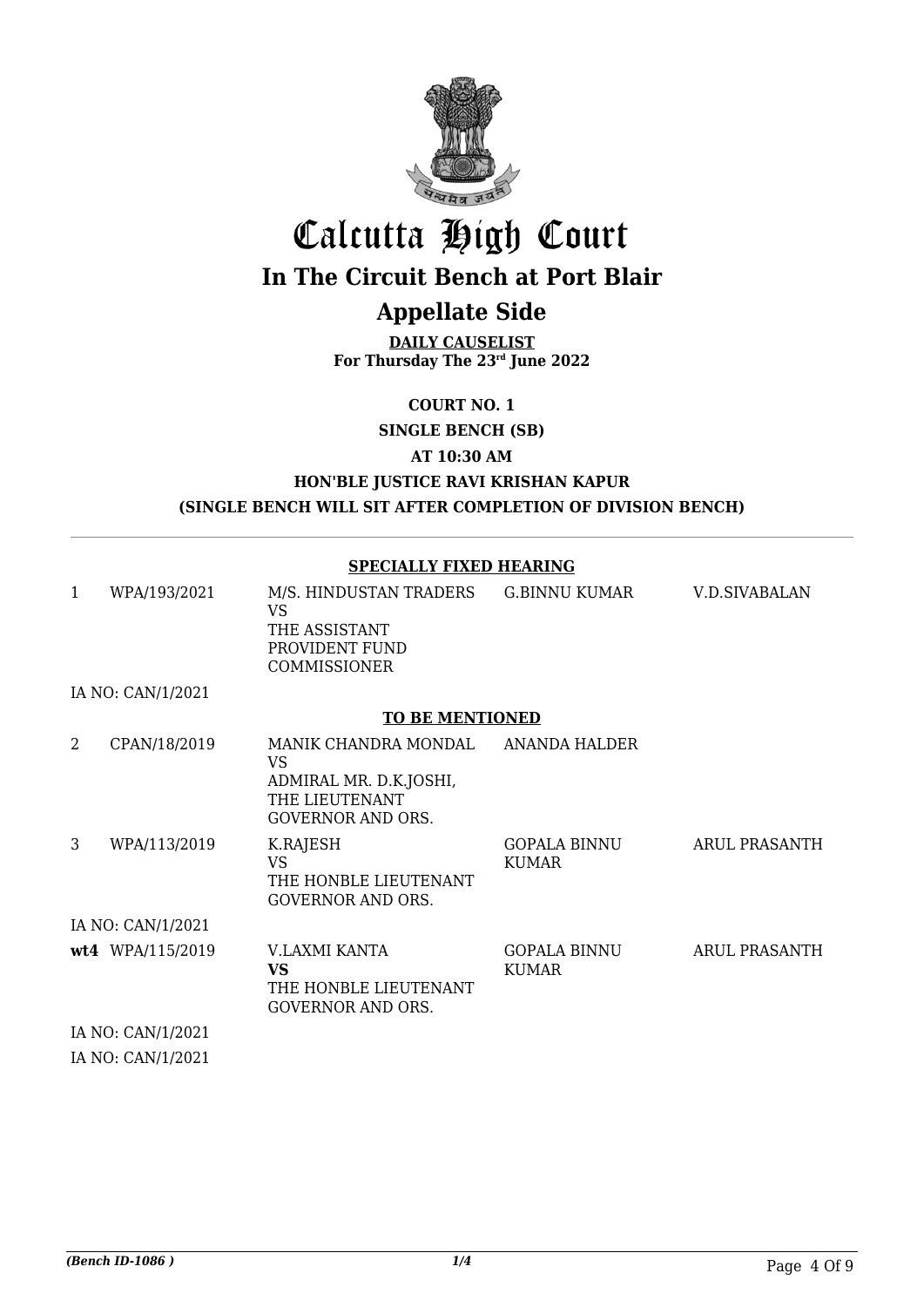|    | wt5 WPA/116/2019                                      | LINGA RAJU<br><b>VS</b><br>THE HONBLE LIEUTENANT<br><b>GOVERNOR AND ORS.4 ORS</b>                                                                        | <b>GOPALA BINNU</b><br><b>KUMAR</b>  | <b>ARUL PRASANTH</b>                                                |
|----|-------------------------------------------------------|----------------------------------------------------------------------------------------------------------------------------------------------------------|--------------------------------------|---------------------------------------------------------------------|
|    | IA NO: CAN/1/2021                                     |                                                                                                                                                          |                                      |                                                                     |
|    | IA NO: CAN/1/2021                                     |                                                                                                                                                          |                                      |                                                                     |
|    | wt6 WPA/118/2019                                      | <b>ARATI MONDAL</b><br><b>VS</b><br>THE HONBLE LIEUTENANT<br><b>GOVERNOR AND ORS.</b>                                                                    | <b>GOPALA BINNU</b><br><b>KUMAR</b>  | <b>ARUL PRASANTH</b>                                                |
|    | IA NO: CAN/1/2021                                     |                                                                                                                                                          |                                      |                                                                     |
|    | IA NO: CAN/1/2021                                     |                                                                                                                                                          |                                      |                                                                     |
|    | wt7 WPA/119/2019                                      | <b>VIJAY LAXMI</b><br><b>VS</b><br>THE HONBLE LIEUTENANT<br><b>GOVERNOR AND ORS.</b>                                                                     | <b>GOPALA BINNU</b><br><b>KUMAR</b>  | <b>ARUL PRASANTH</b>                                                |
|    | IA NO: CAN/1/2021                                     |                                                                                                                                                          |                                      |                                                                     |
|    | IA NO: CAN/1/2021                                     |                                                                                                                                                          |                                      |                                                                     |
| 8  | WPA/261/2019                                          | SURAJ DEVI<br><b>VS</b><br>THE LIEUTENANT<br><b>GOVERNOR AND ORS.</b>                                                                                    | K.M.B.JAYAPAL                        |                                                                     |
| 9  | WPA/288/2019                                          | SHRI. SHAJAN T. OOMMEN<br><b>VS</b><br>ANDAMAN AND NICOBAR<br>ADMINISTRATION AND<br>ORS.                                                                 | DEEP CHAIM KABIR,<br>S. AJITH PRASAD | <b>SHATADRU</b><br><b>CHAKRABORTY</b>                               |
| 10 | WPA/3/2020                                            | P.SUBRAMANIAM AND ORS.<br><b>VS</b><br>THE LIEUTENANT<br><b>GOVERNOR AND ORS.</b>                                                                        | <b>GOPALA BINNU</b><br><b>KUMAR</b>  |                                                                     |
| 11 | CPAN/4/2021                                           | AVIS ISLAND COCONUT<br>PLANTATION CO-<br>OPERATIVE SOCIETY LTD.<br><b>VS</b><br>MS. NITIKA PAWAR,<br>REGISTRAR OF CO-<br>OPERATIVE SOCIETIES AND<br>ANR. | ANJILI NAG, SHIPRA<br>MONDAL         | <b>SHATADRU</b><br>CHAKRABORTY,<br><b>RAMENDU</b><br><b>AGARWAL</b> |
| 12 | AP/10/2021                                            | M/S SHANTI ENTERPRISES<br><b>VS</b><br>THE SUPERINTENDING<br><b>ENGINEER</b>                                                                             | RAJINDER SINGH,<br>TAPAN KUMAR DAS   |                                                                     |
| 13 | CPAN/11/2021<br>(For Correction) (In<br>WPA 914/2010) | DAVINDER PAL SINGH<br><b>VS</b><br>SANJEEV MITAL, THE<br><b>SECRETARY (REVENUE)</b><br>AND ANR.                                                          | ANJILI NAG, SHIPRA<br><b>MANDAL</b>  |                                                                     |
|    | IA NO: CAN/1/2021, CAN/2/2021                         |                                                                                                                                                          |                                      |                                                                     |
| 14 | CPAN/16/2021<br>IN WP 172/2021<br>(WITHOUT FILE)      | HOTEL SEASHELL<br><b>VS</b><br><b>AJIT BARNARD</b>                                                                                                       | <b>ANJILI NAG</b>                    | RAMENDU<br><b>AGARWAL</b>                                           |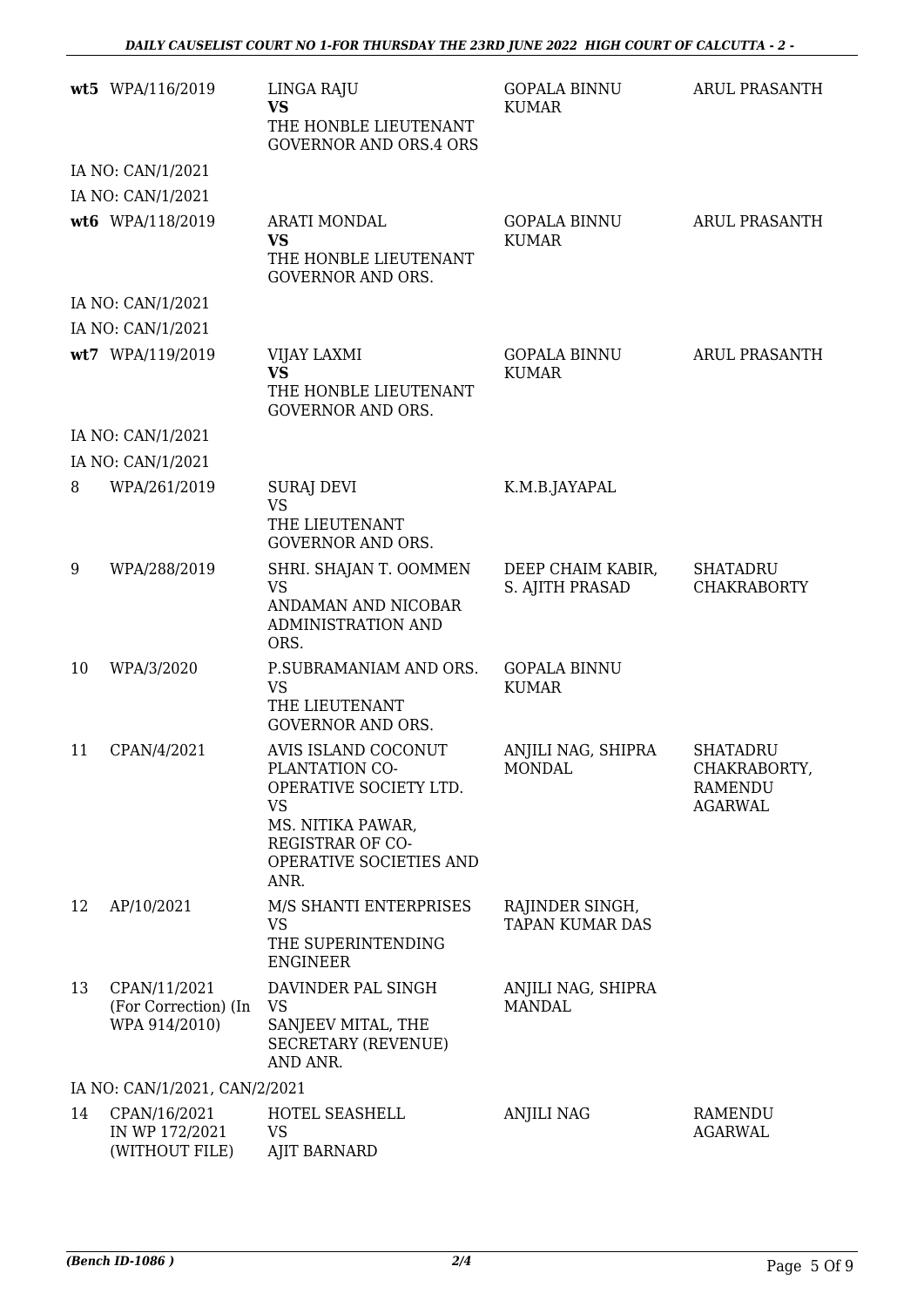| 15 | WPA/145/2021 | SHRI. C. MOOSA<br><b>VS</b><br>THE ANDAMAN AND<br>NICOBAR ADMINISTRATION<br>AND 03 ORS.                         | MR. GOPALA BINNU<br><b>KUMAR</b>    |                                                 |
|----|--------------|-----------------------------------------------------------------------------------------------------------------|-------------------------------------|-------------------------------------------------|
| 16 | WPA/178/2021 | G. MOHAN DAS<br><b>VS</b><br>THE EXCISE<br><b>COMMISSIONER AND</b><br><b>OTHERS</b>                             | <b>G.BINNU KUMAR</b>                |                                                 |
| 17 | WPA/270/2021 | R.KARUPPAIAH AND ANR.<br><b>VS</b><br>THE LIEUTENANT<br><b>GOVERNOR AND OTHERS</b>                              | <b>GOPALA BINNU</b><br><b>KUMAR</b> | RAMENDU<br><b>AGARWAL</b>                       |
| 18 | CPAN/3/2022  | UJJWAL KUMAR BARDHAN<br><b>VS</b><br>THE SUPERINTENDING<br><b>ENGINEER</b>                                      | K.SABIR                             |                                                 |
| 19 | WPA/116/2022 | P.K. MADHAVAN<br><b>VS</b><br>ANDAMAN AND NICOBAR<br>STATE COOPERATIVE BANK<br>LIMITED AND ANR.                 | <b>GOPALA BINNU</b><br><b>KUMAR</b> | <b>ALISHAM</b><br><b>VENKATESH</b>              |
| 20 | WPA/132/2022 | ANNAMMA JOHN<br><b>VS</b><br>ANDAMAN AND NICOBAR<br>STATE COOPERATIVE BANK<br>LIMITED AND ANR.                  | <b>GOPALA BINNU</b><br><b>KUMAR</b> | <b>ALISHAM</b><br><b>VENKATESH</b>              |
|    |              | <b>MOTION</b>                                                                                                   |                                     |                                                 |
| 21 | CRR/9/2019   | A.MUKHTIAR ALI<br><b>VS</b><br>MOHAMMED ANSARY                                                                  | A.S.ZINU                            | <b>GOPALA BINNU</b><br><b>KUMAR</b>             |
| 22 | WPA/176/2021 | <b>SUSHEEL DIXIT</b><br><b>VS</b><br>THE DEPUTY<br>COMMISSIONER                                                 | <b>GOPALA BINNU</b><br><b>KUMAR</b> | RAMENDU<br><b>AGARWAL, ANJILI</b><br><b>NAG</b> |
| 23 | WPA/18/2022  | K. JAIRAM<br><b>VS</b><br>THE CHAIRPERSON AND<br><b>OTHERS</b>                                                  | <b>ANANDA HALDER</b>                | ANJILI NAG, ARUL<br><b>PRASANTH</b>             |
| 24 | WPA/77/2022  | <b>MANTU MONDAL</b><br>VS<br>THE DEPUTY<br>COMMISSIONER                                                         | <b>K.SABIR</b>                      |                                                 |
| 25 | WPA/83/2022  | K. SARAVANAN<br><b>VS</b><br>THE LIEUTENANT<br><b>GOVERNOR AND ORS.</b>                                         | ANJILI NAG                          |                                                 |
| 26 | WPA/168/2022 | S. POOWATHI RAJA ALIAS<br><b>BHUPATHY</b><br><b>VS</b><br>THE ANDAMAN AND<br>NICOBAR ADMINISTRATION<br>AND ORS. | K.M.B.JAYAPAL                       |                                                 |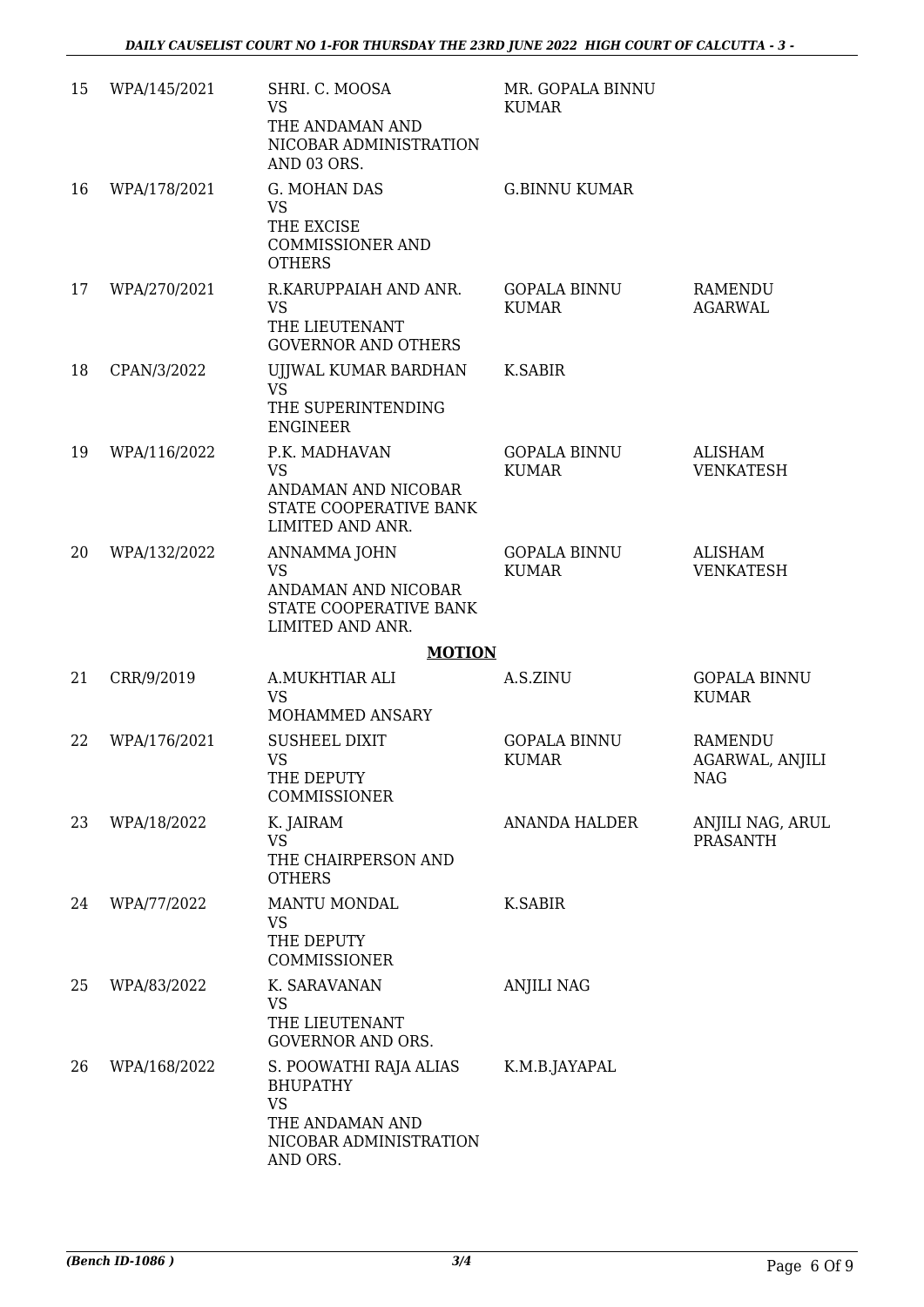| 27 | WPA/171/2022 | <b>MARY ANTONY</b><br>VS.<br>THE ADMINISTRATOR AND<br>ORS.                                    | PARDESHIA MUNDA                     |                                    |
|----|--------------|-----------------------------------------------------------------------------------------------|-------------------------------------|------------------------------------|
| 28 | WPA/173/2022 | BIJLI KAAMGAR UNION AND<br>ANOTHER<br>VS.<br>THE HONOURABLE LT.<br><b>GOVERNOR AND OTHERS</b> | <b>GOPALA BINNU</b><br><b>KUMAR</b> |                                    |
| 29 | WPA/179/2022 | <b>BARATANG FOREST</b><br>WORKERS UNION AND<br>ANR.<br>VS.<br>THE UNION OF INDIA AND<br>ORS.  | <b>GOPALA BINNU</b><br><b>KUMAR</b> |                                    |
|    |              | <b>FOR HEARING</b>                                                                            |                                     |                                    |
| 30 | WPA/131/2022 | ABDUL LAISH<br>VS.<br>ANDAMAN AND NICOBAR<br>STATE COOPERATIVE BANK<br>LIMITED AND ANR.       | <b>GOPALA BINNU</b><br><b>KUMAR</b> | <b>ALISHAM</b><br><b>VENKATESH</b> |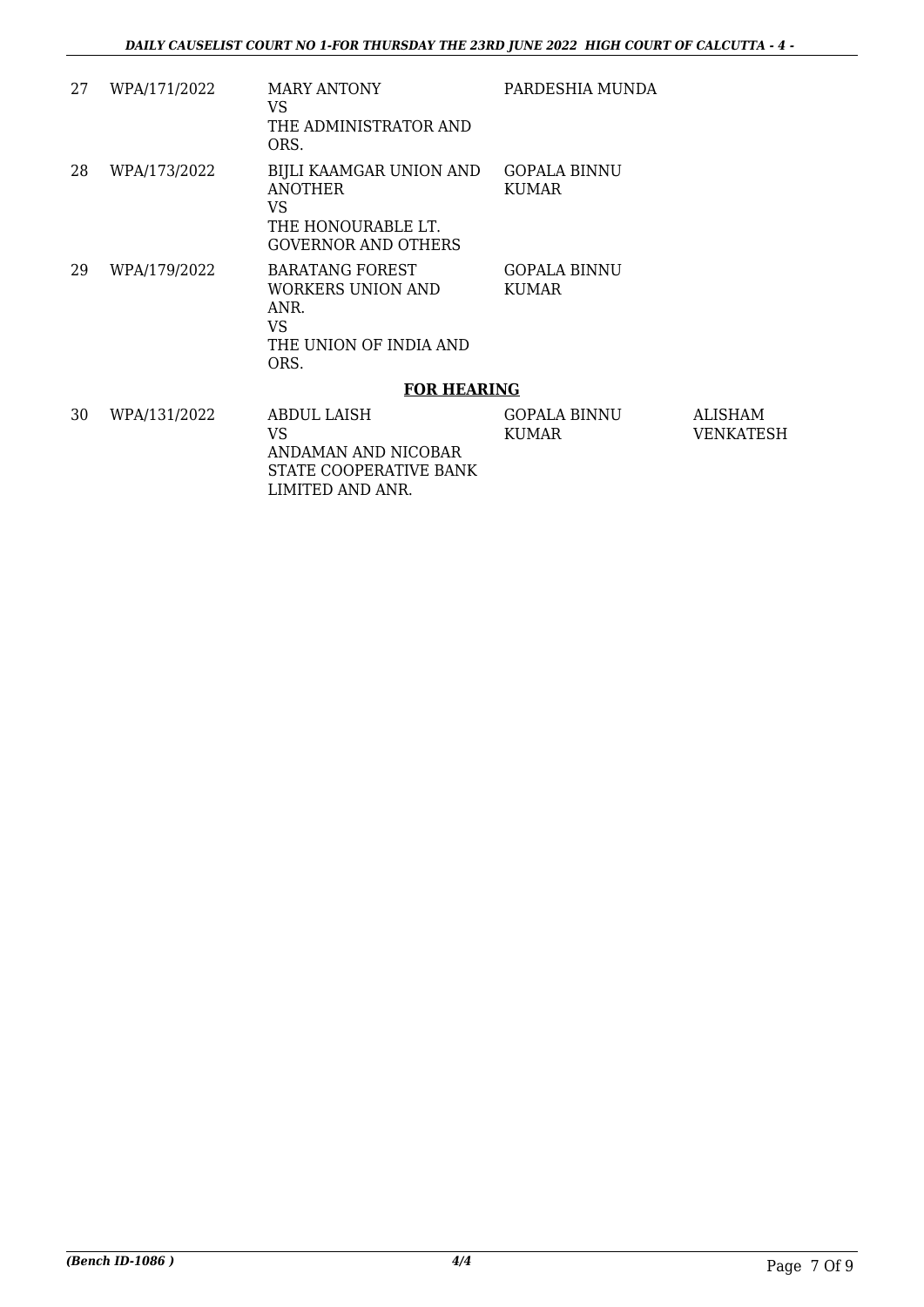

# Calcutta High Court

# **In The Circuit Bench at Port Blair**

## **Appellate Side**

**DAILY CAUSELIST For Thursday The 23rd June 2022**

**COURT NO. 2**

**SINGLE BENCH (SB)**

**AT 10:30 AM**

#### **HON'BLE JUSTICE TIRTHANKAR GHOSH (SINGLE BENCH WILL SIT AFTER COMPLETION OF DIVISION BENCH)**

**SPECIALLY FIXED MATTERS**

| 1 | CRA/11/2019        | <b>SUJIT MAJUMDAR</b><br><b>VS</b><br>THE STATE                                             | RAKESH PAL GOBIND,<br>S.C.MISHRA    | A.S.ZINU |
|---|--------------------|---------------------------------------------------------------------------------------------|-------------------------------------|----------|
| 2 | CRA/12/2019        | PRADEEP HALDER<br><b>VS</b><br>THE STATE                                                    | D. ILANGO AND R.<br>PRADEEP         | A.S.ZINU |
|   |                    | <b>MOTION</b>                                                                               |                                     |          |
| 3 | WPA/200/2021       | NIKHIL HALDER<br><b>VS</b><br>THE ANDAMAN AND                                               | KMB JAYAPAL, G MINI ARUL PRASANTH   |          |
|   |                    | NICOBAR ADMINISTRATION<br><b>AND OTHERS</b>                                                 |                                     |          |
| 4 | CRR/7/2022         | <b>SUSHEEL DIXIT</b><br><b>VS</b><br><b>M/S BAREFOOT RESORTS</b><br>AND LEISURE'S PVT. LTD. | <b>GOPALA BINNU</b><br><b>KUMAR</b> |          |
| 5 | CRR/12/2022        | RAKESH KUMAR SHIL AND<br>ORS.<br><b>VS</b><br>THE STATE                                     | D.ILANGO                            |          |
|   | IA NO: CRAN/1/2022 |                                                                                             |                                     |          |
| 6 | CRR/13/2022        | <b>VENKAT RAMANA</b><br><b>VS</b><br>THE STATE                                              | <b>GOPALA BINNU</b><br><b>KUMAR</b> |          |
| 7 | CRR/14/2022        | KANCHAN MONDAL<br><b>VS</b><br>THE STATE                                                    | <b>GOPALA BINNU</b><br><b>KUMAR</b> |          |